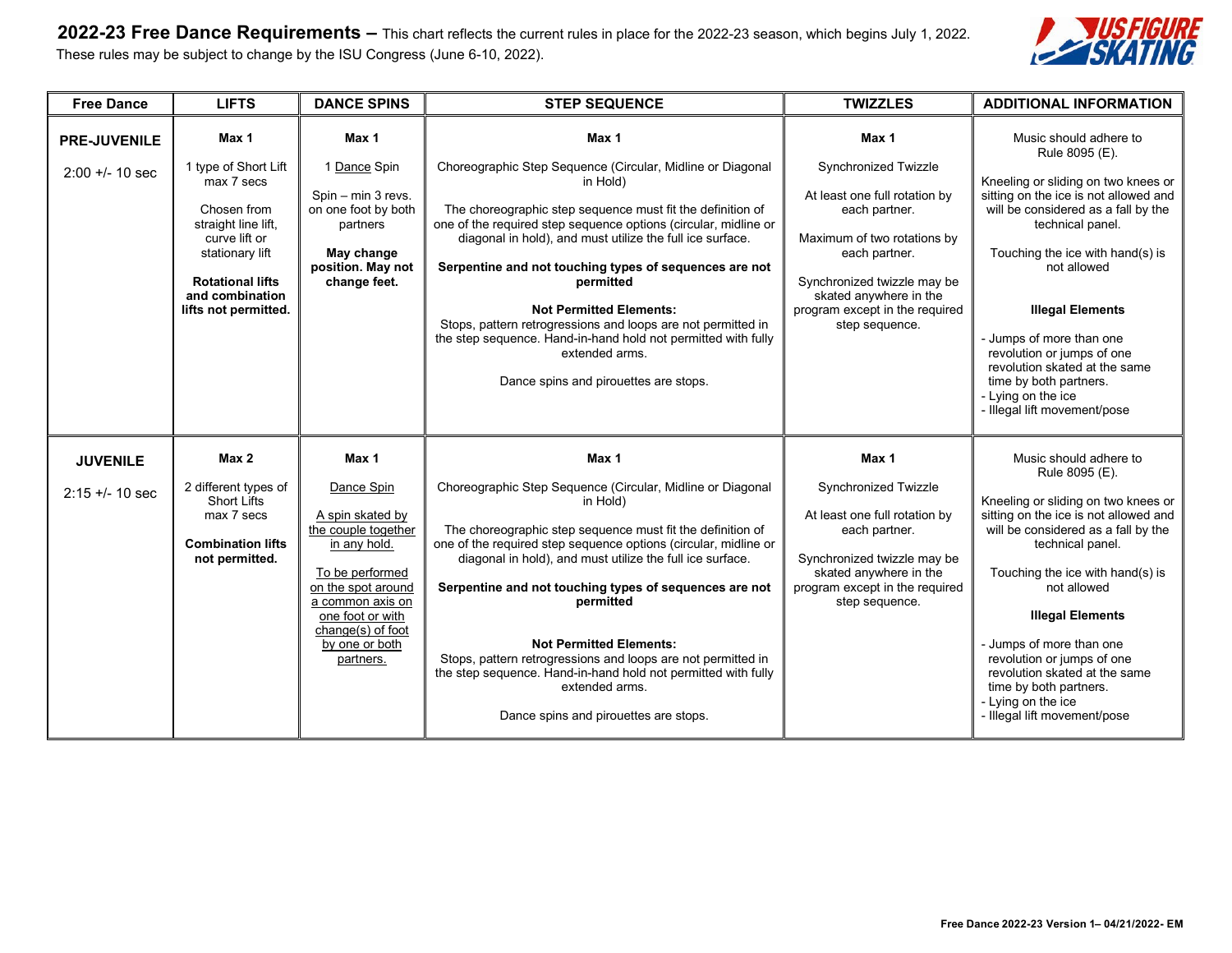**2022-23 Free Dance Requirements –** This chart reflects the current rules in place for the 2022-23 season, which begins July 1, 2022. These rules may be subject to change by the ISU Congress (June 6-10, 2022).



| <b>Free Dance</b>                      | <b>LIFTS</b>                                                                                                    | <b>DANCE SPINS</b>                                                                                                                                                                                                  | <b>TWIZZLES</b><br><b>STEP SEQUENCES</b>                                                                                                                                                                                                                                                                                                                                                                                                                                                                                                                                                                                                                                                                                                                                                                                                                                                                                                     |                                                                                                                                                                                                                                                                                                | <b>ADDITIONAL</b><br><b>INFORMATION</b>                                                                                                                                                                                                                                                                                                                                                                                                                                                                                               |
|----------------------------------------|-----------------------------------------------------------------------------------------------------------------|---------------------------------------------------------------------------------------------------------------------------------------------------------------------------------------------------------------------|----------------------------------------------------------------------------------------------------------------------------------------------------------------------------------------------------------------------------------------------------------------------------------------------------------------------------------------------------------------------------------------------------------------------------------------------------------------------------------------------------------------------------------------------------------------------------------------------------------------------------------------------------------------------------------------------------------------------------------------------------------------------------------------------------------------------------------------------------------------------------------------------------------------------------------------------|------------------------------------------------------------------------------------------------------------------------------------------------------------------------------------------------------------------------------------------------------------------------------------------------|---------------------------------------------------------------------------------------------------------------------------------------------------------------------------------------------------------------------------------------------------------------------------------------------------------------------------------------------------------------------------------------------------------------------------------------------------------------------------------------------------------------------------------------|
| <b>INTERMEDIATE</b><br>$2:30 + 10 sec$ | Max 2<br>2 different types of<br><b>Short Lifts</b><br>max 7 secs<br><b>Combination lifts</b><br>not permitted. | Max 1<br>Dance Spin<br>A spin skated by<br>the couple together<br>in any hold.<br>To be performed<br>on the spot around<br>a common axis on<br>one foot or with<br>change(s) of foot<br>by one or both<br>partners. | Max 1<br>1 Step Sequence in Hold (Style B) to be selected from Circular,<br>Midline or Diagonal<br>Must utilize the full ice surface<br>Serpentine and not touching types of sequences are not<br>permitted<br><b>Not Permitted Elements:</b><br>Stops, pattern retrogressions and loops are not permitted in the<br>step sequence. Hand-in-hand hold not permitted with fully<br>extended arms.<br>Dance spins and pirouettes are stops.                                                                                                                                                                                                                                                                                                                                                                                                                                                                                                    | Max 1<br>Set of<br><b>Sequential Twizzles</b><br>At least 2 twizzles for each<br>partner and MUST NOT be in<br>contact between Twizzles.<br>Up to 1 step between. Twizzles<br>(Each push and/or transfer of<br>weight while on two feet<br>between twizzles is<br>considered as a step)        | Music should adhere to<br>Rule 8095 (E).<br>Kneeling or sliding on two knees<br>or sitting on the ice is not allowed<br>and will be considered as a fall by<br>the technical panel.<br>Touching the ice with hand(s) is<br>not allowed<br><b>Illegal Elements</b><br>- Jumps of more than one<br>revolution or jumps of one<br>revolution skated at the same<br>time by both partners.<br>- Lying on the ice<br>- Illegal lift movement/pose                                                                                          |
| <b>NOVICE</b><br>$3:00 +/- 10$ sec     | Max 2<br>2 different types of<br>Short Lifts<br>max 7 secs<br><b>Combination lifts</b><br>not permitted.        | Max 1<br>Dance Spin<br>A spin skated by<br>the couple together<br>in any hold.<br>To be performed<br>on the spot around<br>a common axis on<br>one foot or with<br>change(s) of foot<br>by one or both<br>partners. | Max 2<br>1 Choreographic Character Step Sequence (ChSt)<br>Choreographic Character Step Sequence: performed anywhere<br>in program. Must be placed around short axis (within 10 meters<br>on either side of the short axis). Must proceed from barrier to<br>barrier. May be in hold or not touching. Touching ice with<br>hand(s) is allowed. Distance between partners is permitted as a<br>maximum of 4 arms lengths apart (4 meters).<br><b>AND</b><br>1 Step Sequence in Hold (Style B) to be selected from<br>Circular, Midline, Diagonal or Serpentine<br>Not Permitted Elements for Style B Step Sequence:<br>Stops and loops are not permitted<br>Hand-in-Hand with fully extended arms<br>One pattern retrogression is permitted, but no more. If<br>performed, the retrogression must not exceed two measures of<br>music. A narrow loop is an acceptable shape in the<br>retrogression.<br>Dance spins and pirouettes are stops. | Max 1<br>Set of<br><b>Sequential Twizzles</b><br>At least 2 twizzles for each<br>partner and <b>MUST NOT</b> be in<br>contact between Twizzles.<br>Up to 1 step between. Twizzles<br>(Each push and/or transfer of<br>weight while on two feet<br>between twizzles is<br>considered as a step) | Music should adhere to<br>Rule 8095 (E).<br>Kneeling or sliding on two knees<br>or sitting on the ice is not allowed<br>and will be considered as a fall by<br>the technical panel.<br>Touching the ice with hand(s) is<br>not allowed (except during<br>choreographic character step<br>sequence).<br><b>Illegal Elements</b><br>- Jumps of more than one<br>revolution or jumps of one<br>revolution skated at the same<br>time by both partners.<br>- Lying on the ice (except during<br>the ChSI)<br>- Illegal lift movement/pose |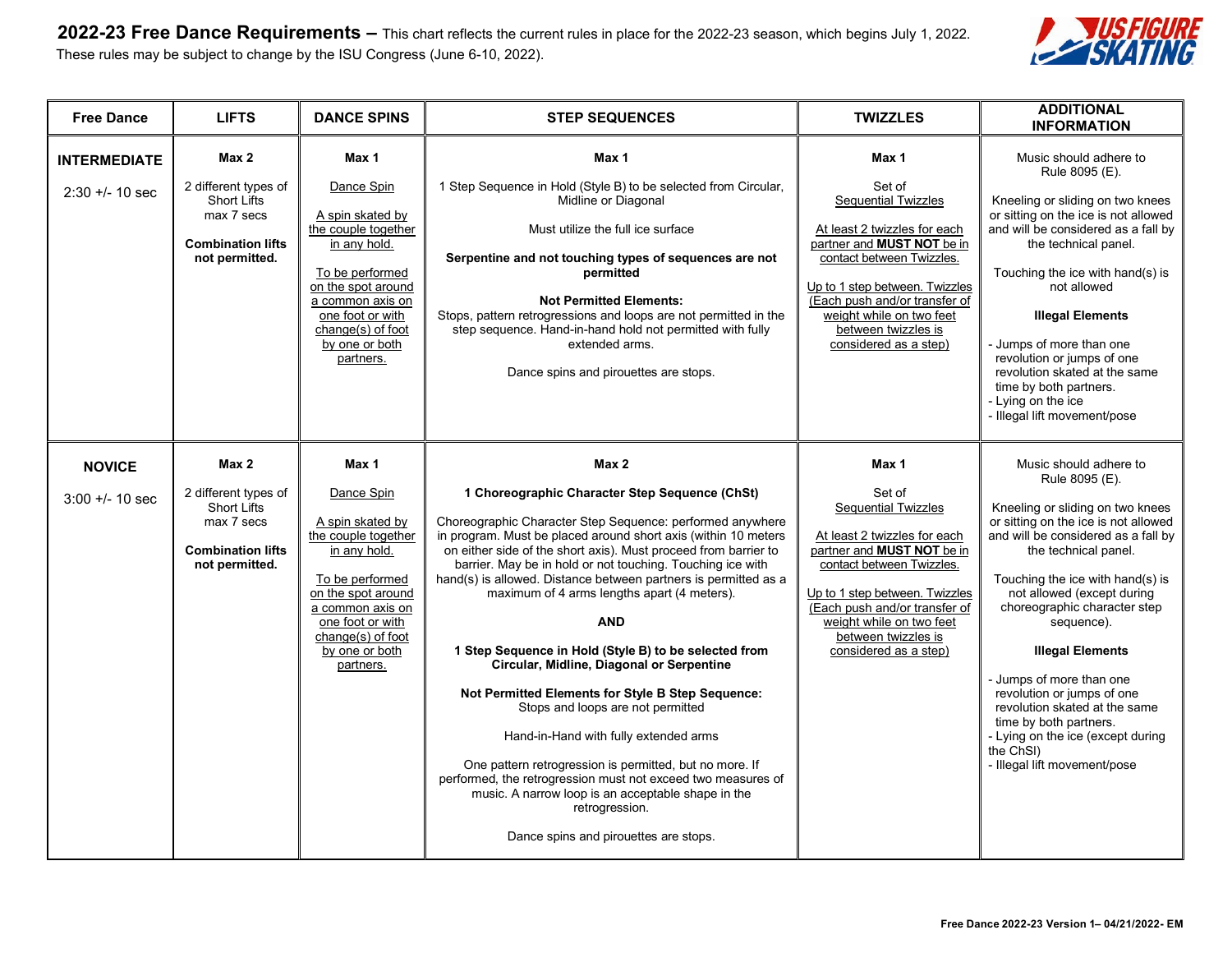

| <b>Free Dance</b>                     | <b>LIFTS</b>                                                                                                                                                                                                                                                                                                                                                                                                                                                                                                                                  | <b>DANCE</b><br><b>SPINS</b>                                                                                                                                                                                                          | <b>STEP SEQUENCES</b>                                                                                                                                                                                                                                                                                                                                                                                                                                                                                                                                                                                                                                                                                                                                                                                                                                                                                                                                                                                                                                                    | <b>TWIZZLES</b>                                                                                                                                                                                                                                                                                                                                                                                                                | <b>CHOREOGRAPHIC</b><br><b>ELEMENT</b>                                                                                                                                                                                                                                                                                                                                                                                                                                                                                                                                                                                                                                                            | <b>ADDITIONAL INFORMATION</b>                                                                                                                                                                                                                                                                                                                                                                                                                                                                                                                                                                                                                                                                                                                                                                                                                                                                                                                                                                                                                                                                                                                                                                                                                                                                                       |
|---------------------------------------|-----------------------------------------------------------------------------------------------------------------------------------------------------------------------------------------------------------------------------------------------------------------------------------------------------------------------------------------------------------------------------------------------------------------------------------------------------------------------------------------------------------------------------------------------|---------------------------------------------------------------------------------------------------------------------------------------------------------------------------------------------------------------------------------------|--------------------------------------------------------------------------------------------------------------------------------------------------------------------------------------------------------------------------------------------------------------------------------------------------------------------------------------------------------------------------------------------------------------------------------------------------------------------------------------------------------------------------------------------------------------------------------------------------------------------------------------------------------------------------------------------------------------------------------------------------------------------------------------------------------------------------------------------------------------------------------------------------------------------------------------------------------------------------------------------------------------------------------------------------------------------------|--------------------------------------------------------------------------------------------------------------------------------------------------------------------------------------------------------------------------------------------------------------------------------------------------------------------------------------------------------------------------------------------------------------------------------|---------------------------------------------------------------------------------------------------------------------------------------------------------------------------------------------------------------------------------------------------------------------------------------------------------------------------------------------------------------------------------------------------------------------------------------------------------------------------------------------------------------------------------------------------------------------------------------------------------------------------------------------------------------------------------------------------|---------------------------------------------------------------------------------------------------------------------------------------------------------------------------------------------------------------------------------------------------------------------------------------------------------------------------------------------------------------------------------------------------------------------------------------------------------------------------------------------------------------------------------------------------------------------------------------------------------------------------------------------------------------------------------------------------------------------------------------------------------------------------------------------------------------------------------------------------------------------------------------------------------------------------------------------------------------------------------------------------------------------------------------------------------------------------------------------------------------------------------------------------------------------------------------------------------------------------------------------------------------------------------------------------------------------|
| <b>JUNIOR</b><br>3:30<br>$+/- 10$ sec | Max 2<br>1 Combination Lift<br>Or<br>2 Different Types of<br><b>Short Lifts</b><br>****<br>Combination Lifts -<br>max 12 secs<br>Short Lifts -<br>max 7 secs<br>The lifted partner's<br>pose or change of<br>pose in the RD<br>Short Lift must be<br>different from the<br>same type of Short<br>Lift in the FD or<br>part of the same<br>type of lift in the<br>Combination Lift.<br>The repeated pose<br>or change of pose<br>performed in the<br>same type of lift will<br>be considered a<br>simple<br>pose/change of<br>pose for the FD. | Max 1<br>Dance Spin<br>A spin<br>skated by<br>the couple<br>together in<br>any hold.<br>To be<br>performed<br>on the spot<br>around a<br>common<br>axis on one<br>foot or with<br>change(s)<br>of foot by<br>one or both<br>partners. | Max 2<br>1 Step Sequence in Hold<br>(Style B):<br>Midline, Diagonal, Circular or<br><b>Serpentine</b><br>Must maintain integrity or basic<br>shape of chosen pattern. Some<br>deviations are expected to<br>complete required turns, but if<br>chosen pattern is not clearly<br>recognizable, this will be a<br>negative feature for incorrect<br>pattern in the GOE.<br><b>Specification to Style B:</b><br>Retrogression: one (1)<br>permitted, must not exceed two<br>measures of music.<br>Separations permitted, no more<br>than 2 arm lengths apart and/or<br>exceeding 5 seconds<br>Stops NOT permitted.<br>Loops NOT permitted (a narrow<br>loop is an acceptable shape in<br>the retrogression).<br>Hand-in-hand hold not permitted<br>with fully extended arms cannot<br>be established<br><b>AND</b><br>1 One Foot Turns Sequence<br>Difficult Turns performed on one<br>foot by each partner and must<br>be started with the first Difficult<br>Turn at the same time. The<br>additional Difficult Turns do not<br>have to be performed at the<br>same time. | Max 1<br>Set of<br><b>Synchronized Twizzles</b><br>(FD variation)<br>At least two twizzles for each<br>partner, with a min of 2 steps<br>and up to 4 steps between 1st<br>and 2 <sup>nd</sup> twizzles. (Each push<br>and/or transfer of weight while<br>on two feet between twizzles<br>is considered as a step)<br>Partners must be in contact at<br>some point between the 1 <sup>st</sup><br>and 2 <sup>nd</sup> twizzles. | 2 Different<br>Choreographic Lift<br>Choreographic Spinning<br>Movement<br>Or<br><b>Choreographic Assisted Jumps</b><br>Or<br>Choreographic Twizzling<br>Movement<br>Or<br>Choreographic Sliding Movement<br>Or<br>Choreographic Character Step<br>Sequence<br>See ISU Communication #2468 for<br>definitions of choreographic<br>elements.<br>Note: Choreographic Spinning<br>Movement, Choreographic Sliding<br>Movement, Choreographic<br>Assisted Jump, and<br>Choreographic Character Step<br>Sequence may be skated<br>anywhere in the program. The<br>Choreographic Dance Lift and<br>Choreographic Twizzling<br>Movement are to be performed<br>after its respective required<br>element. | Music should adhere to<br>Rule 8095 (E) and ISU Communication #2468.<br>Note: Any music of the same tempo/rhythm<br>and expression should last no more than 75%<br>of the program.<br><b>Stops</b><br>After clock started, couple must not remain on<br>one place for more than 10 seconds<br>During program: unlimited full stops of up to 5<br>seconds max, are allowed<br><b>Separations</b><br>Number of separations to execute transitional<br>footwork or moves is not restricted;<br>Distance allowed is maximum 2 arms lengths<br>during separations (except during<br>choreographic character step sequence);<br>Durations of each separation (outside req.<br>elements) is 5 seconds max;<br>Separations at beginning and/or end of<br>program are permitted up to 10 seconds, no<br>restrictions on distance of separation.<br><b>Touching Ice with Hands</b><br>Touching the ice with the<br>hand(s) is not allowed (except choreographic<br>sliding movement and choreographic character<br>step sequence).<br><b>Illegal Elements</b><br>- Jumps of more than one<br>revolution or jumps of one<br>revolution skated at the same<br>time by both partners.<br>- Lying on the ice (except during the ChSI)<br>- Illegal lift movement/pose<br><b>Costume &amp; Prop</b><br>See ISU Communication #2468 |
|                                       |                                                                                                                                                                                                                                                                                                                                                                                                                                                                                                                                               |                                                                                                                                                                                                                                       | Dance spins and pirouettes are<br>stops.                                                                                                                                                                                                                                                                                                                                                                                                                                                                                                                                                                                                                                                                                                                                                                                                                                                                                                                                                                                                                                 |                                                                                                                                                                                                                                                                                                                                                                                                                                |                                                                                                                                                                                                                                                                                                                                                                                                                                                                                                                                                                                                                                                                                                   |                                                                                                                                                                                                                                                                                                                                                                                                                                                                                                                                                                                                                                                                                                                                                                                                                                                                                                                                                                                                                                                                                                                                                                                                                                                                                                                     |